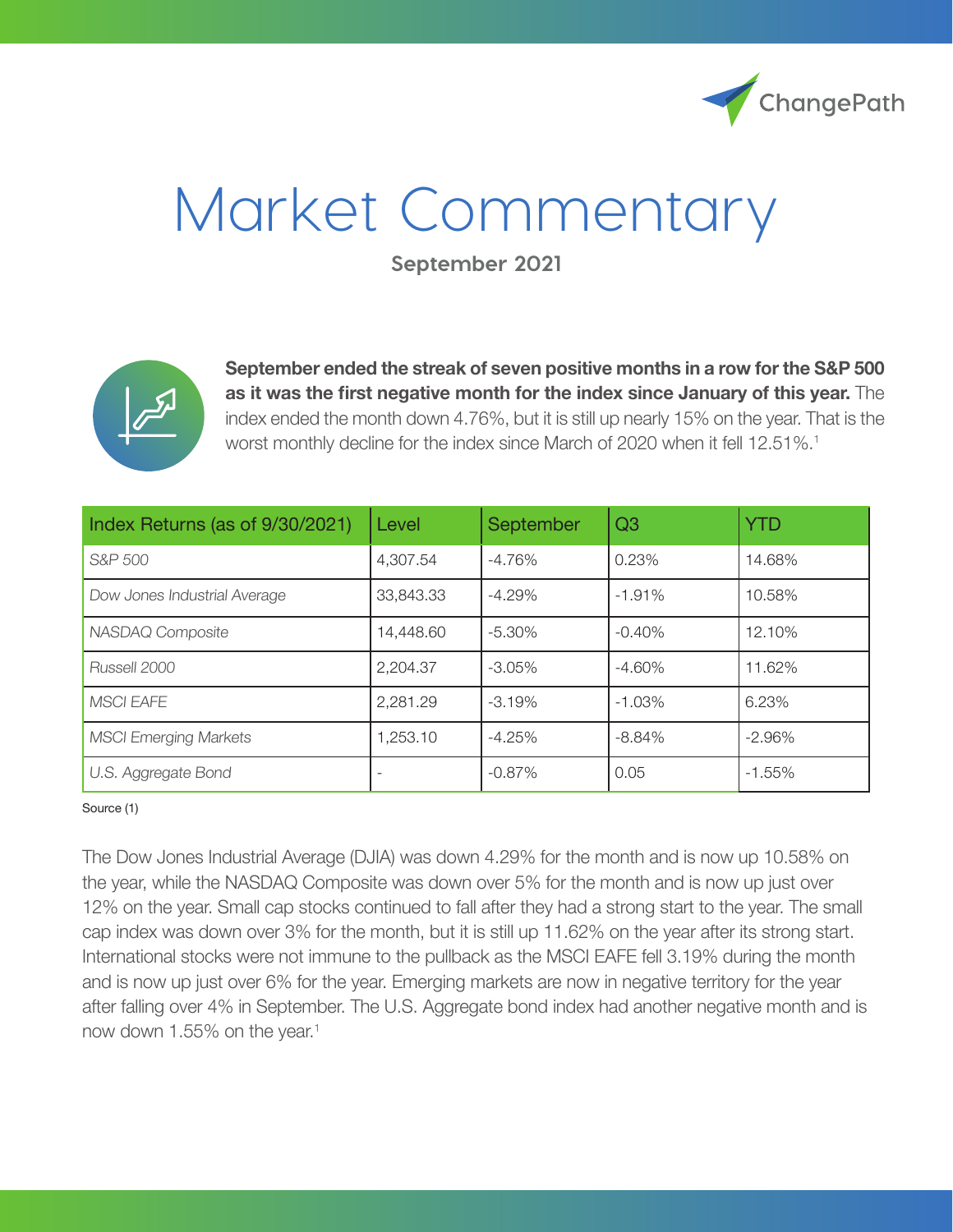### **THE VIRUS**

On Wednesday, September 22nd, the U.S. Food and Drug Administration authorized a booster shot from Pfizer and BioNTech for the Covid-19 vaccine for those ages 65 and older along with others at high risk.<sup>2</sup> President Joe Biden received his on live television on Monday, September 27th, hoping to assure Americans that the vaccine is safe and urging them to get it when it is available to them.<sup>3</sup> Moderna and Johnson & Johnson booster shots are still being considered by the FDA, while Merck has developed a Covid-19 pill to treat those infected with the virus.<sup>4</sup> While not yet approved, the pill is designed to stop the virus from replicating within the body and hopefully lower the chances of those needing hospitalization. Currently 65% of Americans have received at least one dose of the vaccine, and 56% are fully vaccinated.<sup>5</sup> These are positive signs in the fight against the virus, but the virus is still a very real threat as Covid-19 cases continue to spread, albeit at a slower pace. The virus will continue to create headlines; however, many experts believe that the markets have priced in the virus and see it as transient relative to other matters at hand that can affect them.

#### **THE ECONOMY**

Real GDP in the United States increased at an annual rate of 6.7% in the second quarter of 2021 after the third estimate was released in late September. This is a slight upward revision from the previous 6.6% estimate. Output is continuing to accelerate as this is an increase from the 6.3% number in the first quarter of this year. A large attributing factor to the increase in real GDP was the increase in consumer spending which accounts for roughly 70% of economic activity. Consumer spending grew at an annual rate of 12%, the fastest expansion since the economy began to reopen in the third quarter of 2020.<sup>6</sup>



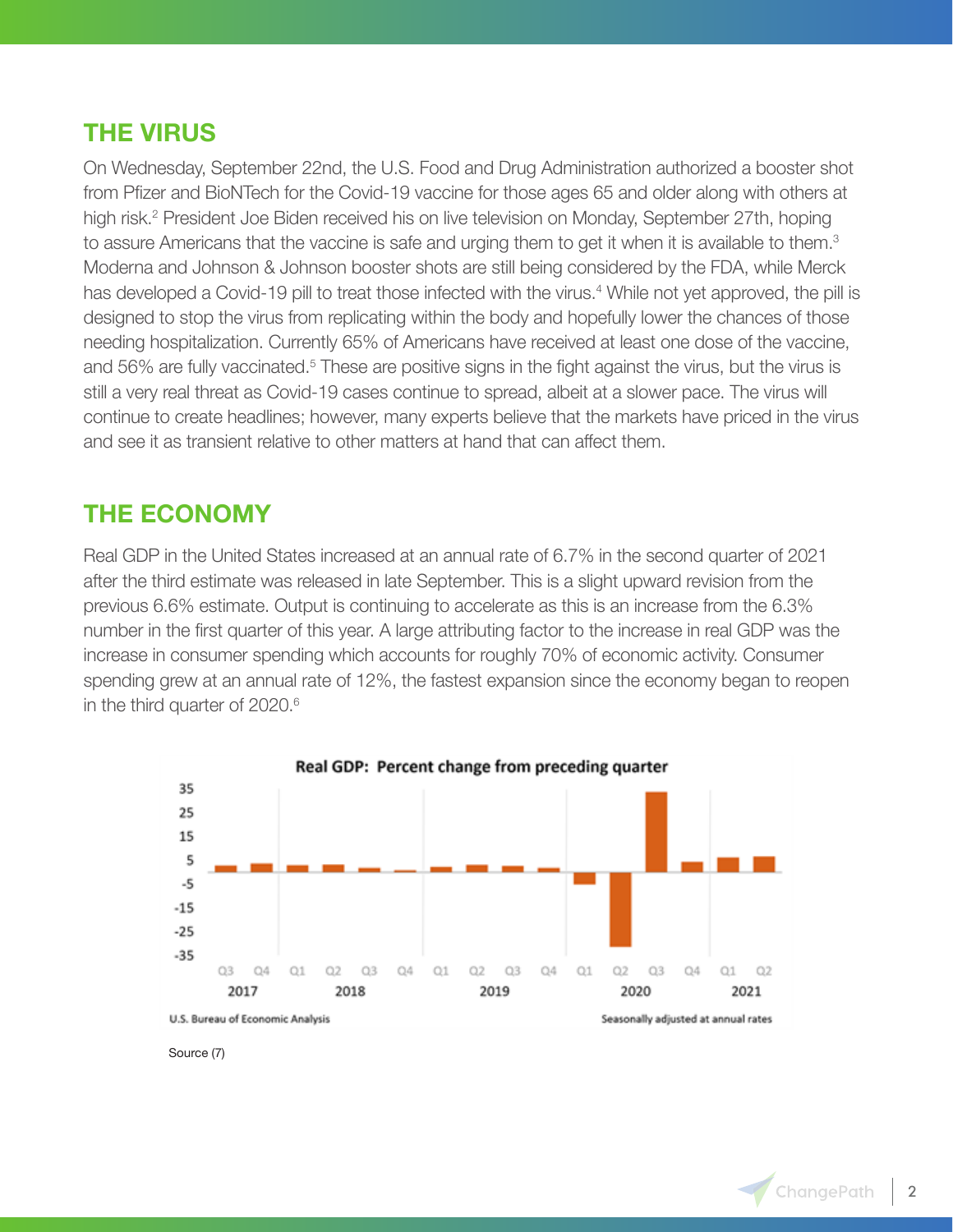## **CAPITOL HILL AND THE FED**

On Thursday, September 30<sup>th</sup>, President Biden signed legislation to avert a partial government shutdown with only a few hours to spare as the budget year ended at midnight that evening.<sup>8</sup> The legislation extends the current budget plan into December of this year. Had the shutdown occurred, many federal employees would have stopped getting paid and many others would have stopped working. Numerous national attractions and parks would have also been closed, but the essential aspects of government would continue as the Biden Administration believed a shutdown would have very little effect on aspects of public health. The last time a shutdown occurred was in late 2018 through early 2019.

Avoiding the shutdown was step one. The second step is to raise the national debt ceiling. This is an artificially imposed borrowing limit. If the ceiling is not raised, the U.S. could default on its national debt. Many experts predict that the country would plunge into an immediate recession as millions of jobs would be lost and interest rates would increase rapidly. For investors, the stock market would also drop quickly. Mark Zandi, chief economist at Moody's Analytics, told CNN: "It would be financial Armageddon. It's complete craziness to even contemplate the idea of not paying our debt on time." Democrats voted with Republicans three times during Trump's presidency, and most rational people believe that the ceiling will get raised one way or another. The deadline for it to be raised is October 18th.<sup>9</sup>

The third and final step is to pass the \$1 trillion infrastructure bill along with the \$3.5 trillion social and environmental bill. The infrastructure bill will go towards investing in roads, railways, bridges, ports, airports, broadband internet and more. The bill has passed through the Senate already and it was scheduled to be voted on in late September by the House, but that has been delayed into October. With some Republicans in the House backing away from the bill and progressive Democrats unsure how they will vote, it is possible the bill was not going to make it through the House at this time, hence the delay. The progressive Democrats wanted to see both the \$1 trillion and the \$3.5 trillion bill on the floor at the same time. They are afraid that once they pass the \$1 trillion infrastructure bill, many centrist Democrats will then go cold on the larger \$3.5 trillion bill. As you can see, there is quite the dilemma in Congress and House Speaker Nancy Pelosi will try to navigate representatives in order to get versions of both bills passed by the end of October. The \$3.5 trillion social and environmental bill would extend the child tax credit, federally fund family and medical leave systems, along with moving the country towards renewable energy to fight climate change.<sup>9</sup> There is a lot to monitor in Washington as we head towards 2022 with the results surely to affect us all one way or another.

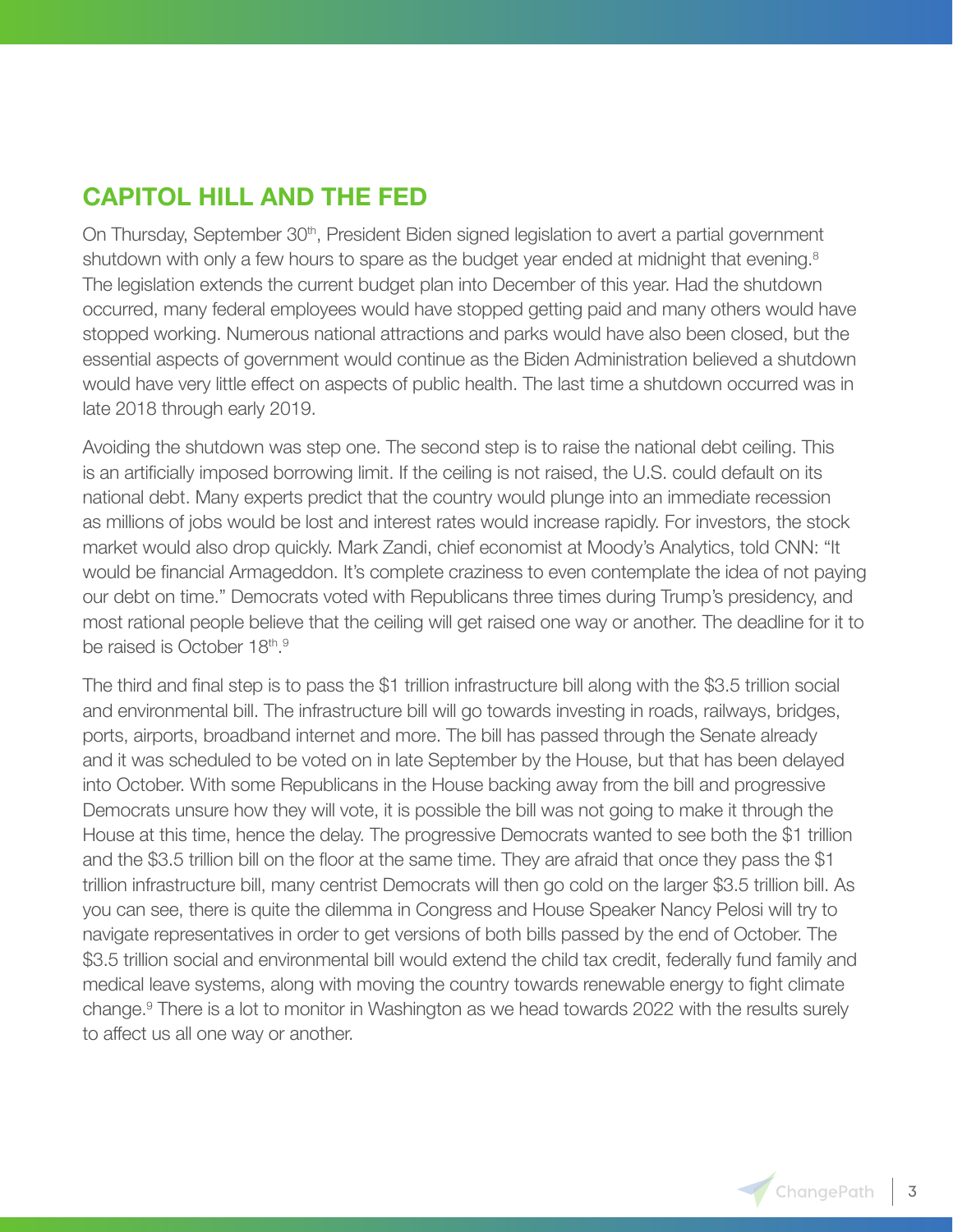Lastly, the Federal Reserve Board held its most recent FOMC meeting on September 21st and 22nd. The Fed announced that it "may soon be warranted" to begin tapering bond purchases. This was somewhat expected given previous comments; however, we are still waiting on specifics. It's possible that they announce the taper in November, but the fact that specifics weren't given in September shows that the Fed is still somewhat dovish and focused on economic growth rather than controlling inflation. As previously discussed, the second Fed lever is rate hikes. Fed Chair Jerome Powell stated that the tapering of bond purchases will not be a direct signal to rate hikes, but there were interesting developments based on Fed member expectations after September's meeting. In the June meeting, only seven of the eighteen Fed members expected a rate hike in 2022, but that number increased to nine after September's meeting.10 We will continue to monitor what is happening in Washington throughout October followed by the Fed's meeting in November.

#### **CONCLUSION**

The markets took their largest hit of the year in September. It was a steady drop though, as the largest one-day decline for the S&P 500 during the month was only 2.04% on September 28<sup>th</sup>. September has traditionally been the worst month for the index averaging a 0.99% decline, and given the last 18 months, a slight pullback was to be expected at some point. It's very possible that there is more to come as the country is still dealing with the virus and the many issues in Washington.<sup>11</sup> However, we want to reiterate much of what we said last year during the start of the pandemic, and that is not to panic. The following images are a few pieces of evidence as to why it is important to remain calm during these pull backs and bouts of volatility. The first image shows intra-year market declines with the red dots and the year ending market performance displayed by the gray bars. As you can see, on average, the market experienced a 14.3% price drop per year, and still finished the year positive in 31 out of the last 41 years. In order to get to that average drop of 14.3%, the S&P 500 normally experiences a 10% drawdown once per year and a 5% drawdown once per quarter. Statistics like these can help to set expectations for investors so that they aren't terribly surprised to see another pull back or more volatility in the  $4<sup>th</sup>$  quarter of this year.



Source (12)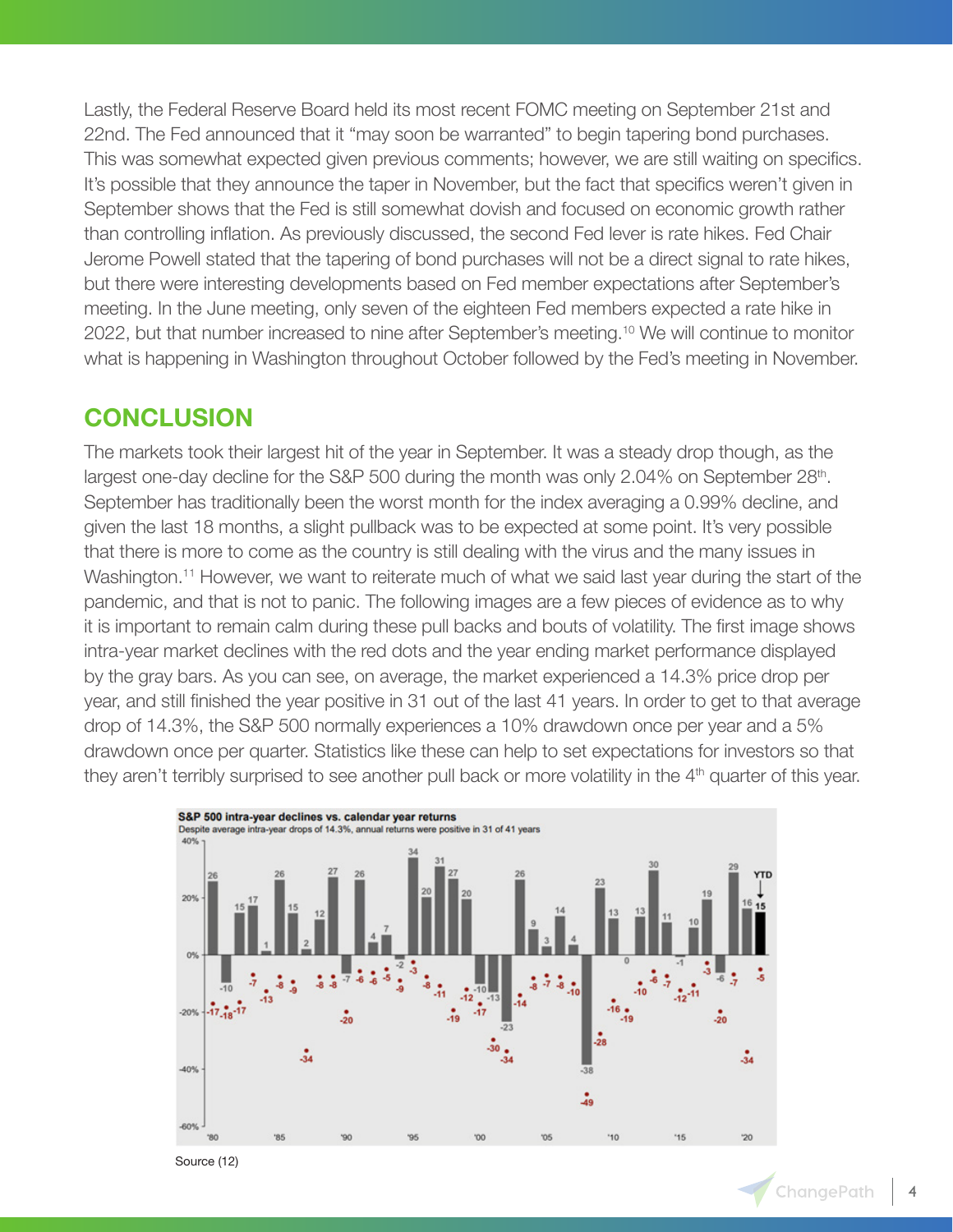The next image is evidence as to why we always recommend staying disciplined to your long-term investment objective based on your risk tolerance. From 1995 through August of 2021, you can see the annualized return of the S&P 500 on the far left equal to 9.0%. Had you stayed invested during the entire period, your \$500,000 investment grew to over \$4.2 million, but if you missed only the 5 best days during that time period, your investment grew to just \$2.7 million. That is a \$1.5 million dollar difference accomplished by simply trying to time the market. It is also worth noting that a study done by J.P. Morgan showed that six of the ten best days in the market from 1998 through 2017 occurred within two weeks of the 10 worst days. If investors worry and try to pull out at the sign of trouble, there is a decent chance that they may miss those good days to follow resulting in significantly lower returns.



Source (13)

The last image we will touch on shows the performance of the average investor during a the 20 year time frame from 2001 through 2020. Many investors think that they can actually time the market and claim to have done so simply because they got out before the bottom. However, most of them will not reinvest in time. Timing the market is very difficult and more often than not, the average investor will fail. During this period, the S&P 500 returned 7.5% per year. The two blue columns represent the disciplined investor with a balanced portfolio of 60% equities and 40% fixed income or vice versa. The disciplined, balanced investor achieved an annualized return of right around 6%, while the average investor that tried to time the market achieved an annualized return of less than 3% represented by the orange column.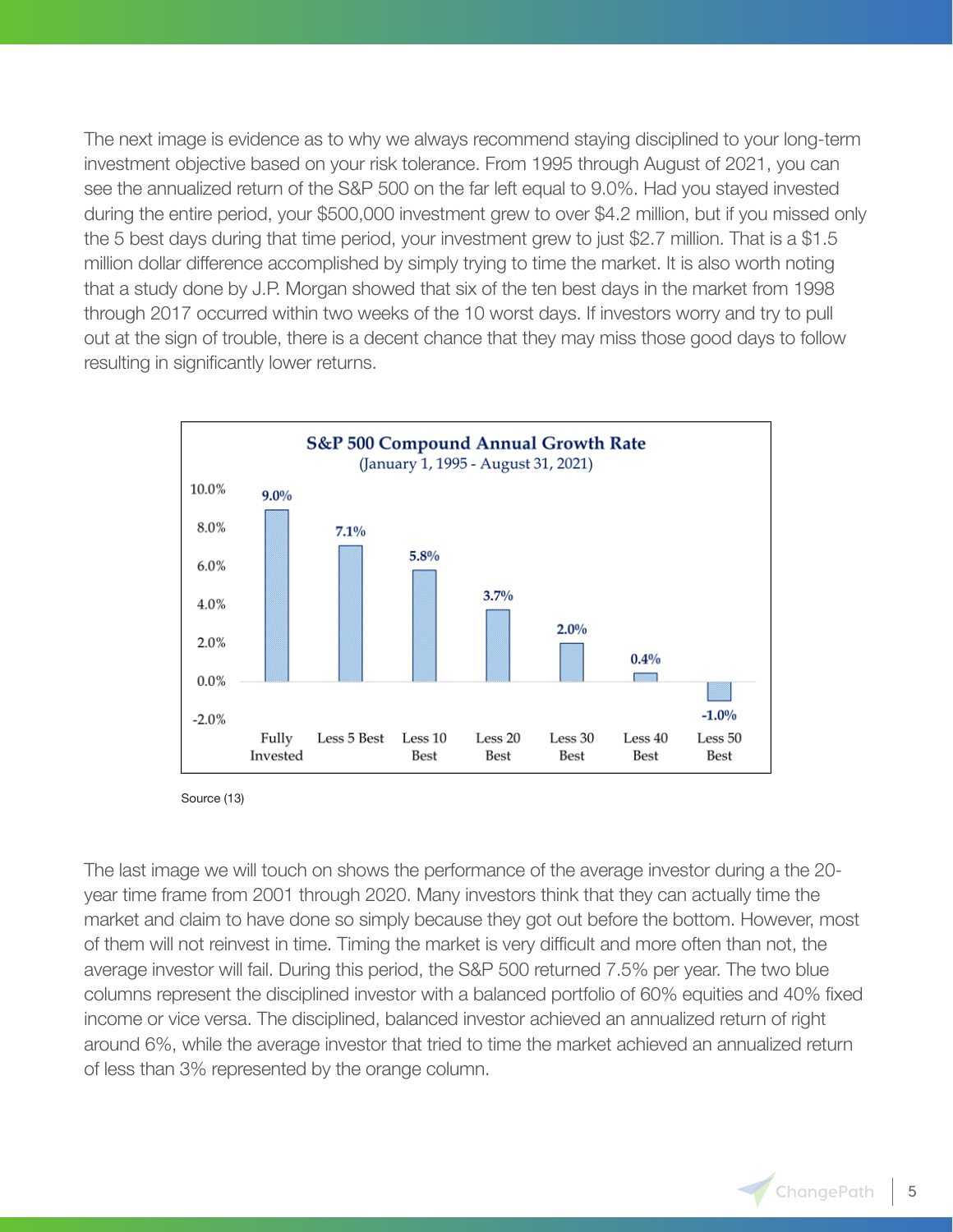

Source (14)

The market is volatile, but history has shown you are better off if you stay disciplined in your investment approach. The market could continue to fall through the end of the year, or it might not. At the end of the day, investing is about time in the market, not timing the market. We continue to recommend a globally diversified approach based on your risk tolerance. If you'd like to revisit your risk tolerance or talk about how the recent pull back in the market has made you feel, please don't hesitate to reach out and schedule a conversation.